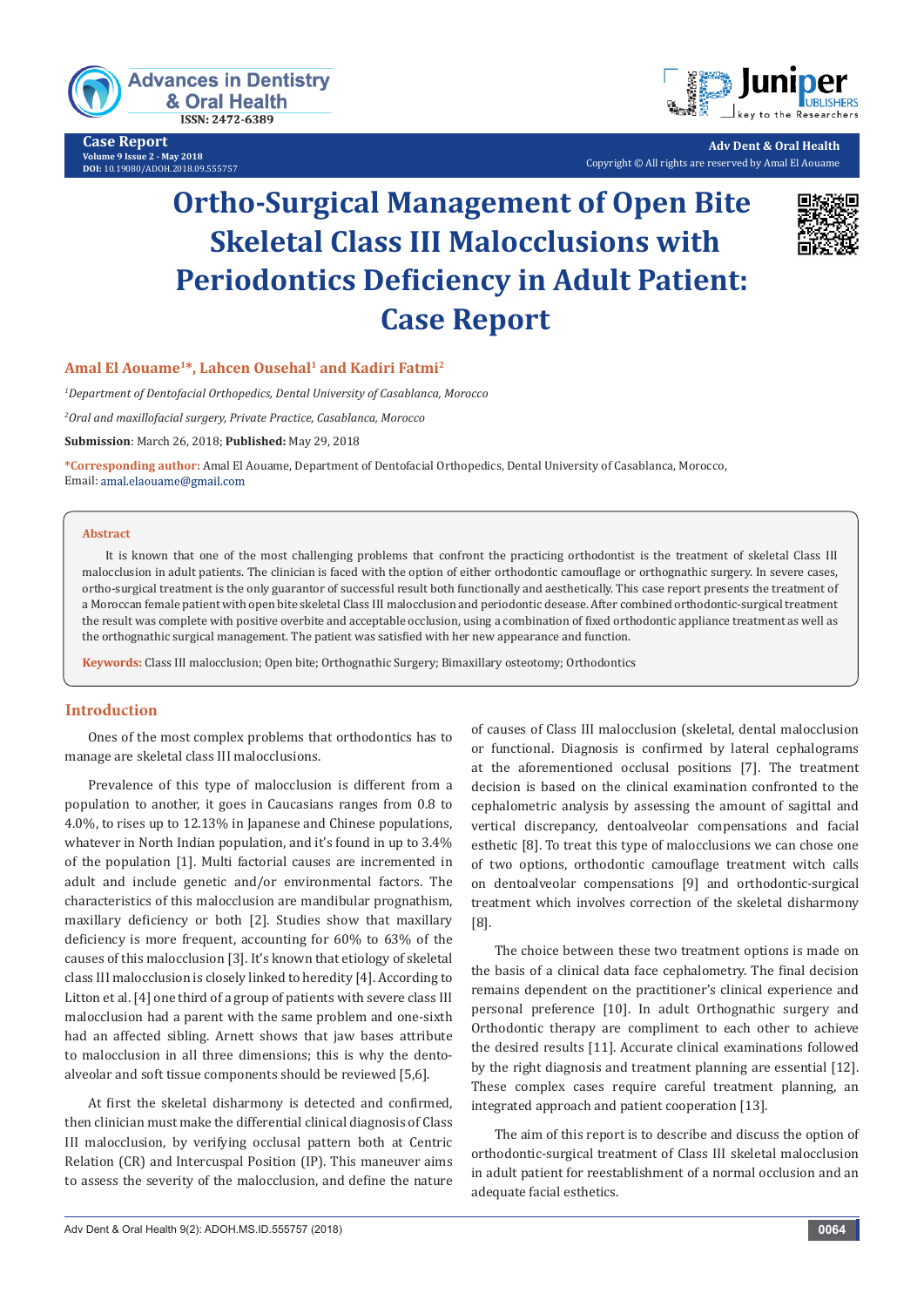## **Case Report**

Moroccan female patient aged 35 years reported dissatisfaction with her facial and dental appearance associated to functional problems. Facial examination disclosed facial symmetry with malar deficiency, oral closure needed contracture of perioral muscles. The facial profile was concave, with maxillary hyperplasia, a protrusive nasomaxillary area and prominent lower third of the face with a protruded lower lip relative to the upper lip. Smile analyses showed a low smile line with a gingival exposure and a well developed buccal corridors (Figure 1).



Intraoral examination objectified a narrow maxilla, class III molar and canine relationship, anterior crossbite with lack of overbite and bilateral posterior crossbite, accentuated negative dentoalveolar discrepancy in the maxillary arch. The patient had a pathological periodontal tissue, with bilaterals incisif's diastema and local recessions in the mandible. No other family members were known to have similar abnormalities of the teeth and

craniofacial skeleton. Panoramic radiograph (Figure 2) showed horizontal resorption of the bone crests both in the maxilla and the mandible, missing mandibular third molars and retention of the maxillary third one. The postero anterior cephalometric radiograph of the face confirmed skeletal classe III malocclusion with open bite sign's.



**How to cite this article:** Amal El Aouame, Lahcen Ousehal, Kadiri Fatmi**.** Ortho-Surgical Management of Open Bite Skeletal Class III Malocclusions with Periodontics Deficiency in Adult Patient: Case Report. Adv Dent & Oral Health. 2018; 9(2): 555757. DOI: [10.19080/ADOH.2018.09.555757](http://dx.doi.org/10.19080/ADOH.2018.09.555757) **<sup>0065</sup>**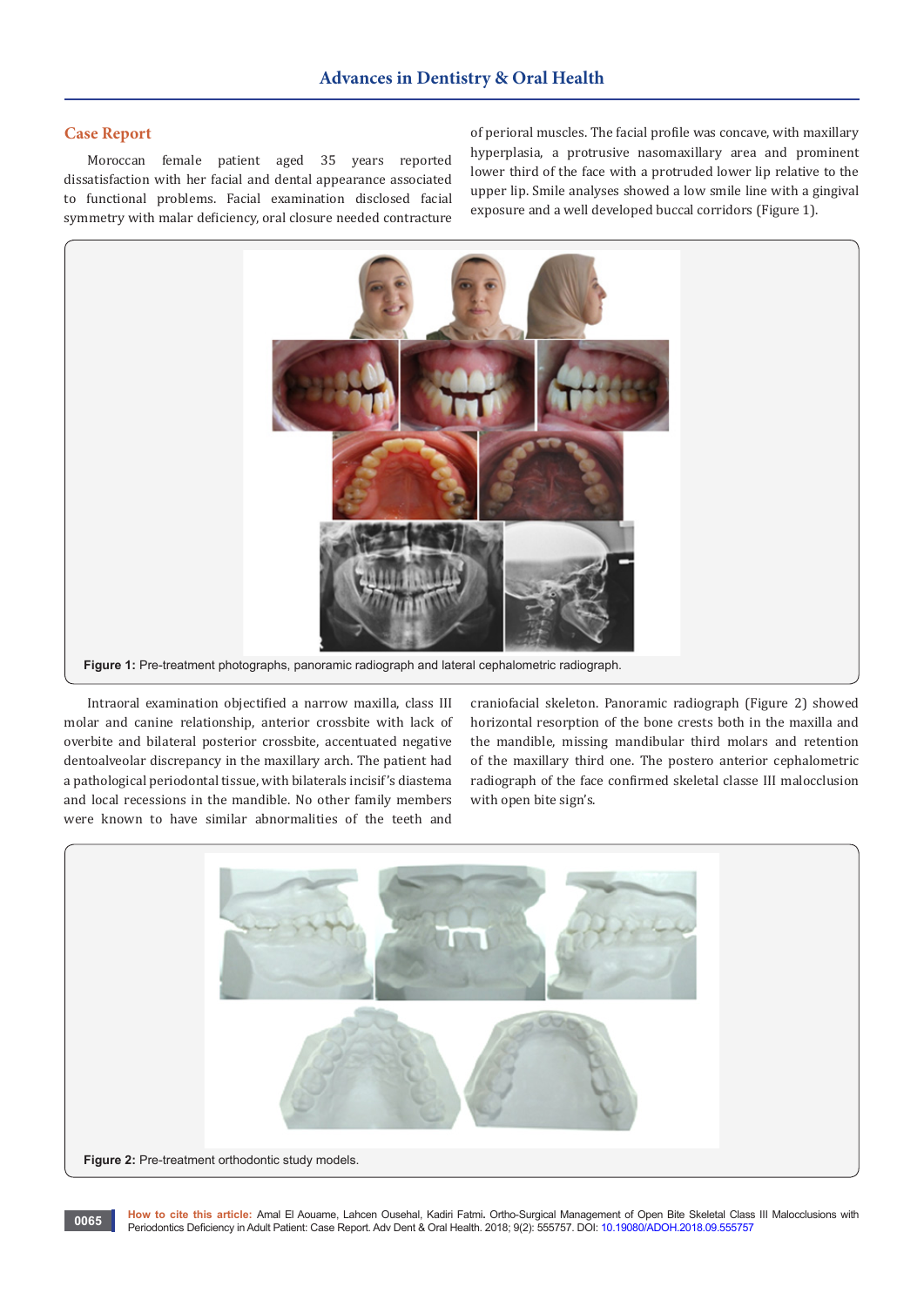Cephalometric analysis revealed a good antero posterior maxillary relationship (SNA= 81°), with the mandible positioned anteriorly to the cranial base (SNB=87°). The lag bone bases was negative and estimated at 6°, it was accentuated by vertical abnormality due to posterior mandibular rotation. Added to this classical dento-alveolar compensations was observed and

expressed in sagittal plan with pro alveolar upper incisive (I/NA= 7mm) and retroalveolar lower incisive (i/NB=3mm) (Table 1). No relevant family and medical history was to note. However, the patient was greatly dissatisfied by her looks and highly positive for the treatment.

|  |  | Table 1: Cephalometric data. |
|--|--|------------------------------|
|--|--|------------------------------|

| Céphalometry | <b>Objectives</b> | <b>Before Treatment</b> | <b>After Treatment</b> |
|--------------|-------------------|-------------------------|------------------------|
| SNA          | 820               | 810                     | 820                    |
| SNB          | 800               | 870                     | 800                    |
| ANB          | 20                | $-80$                   | 20                     |
| SND          | 760               | 790                     | 760                    |
| I/NA         | 220               | 280                     | 240                    |
| i/NA mm      | 4 mm              | 7 mm                    | $5 \text{ mm}$         |
| i/NB         | 250               | 250                     | 280                    |
| i/NB mm      | 4 mm              | $3 \text{ mm}$          | $4,5$ mm               |
| I/i          | 1310              | 1250                    | 1300                   |
| Pog/NB       |                   | 1 mm                    | 2 mm                   |
| Occ/SN       | 140               | 220                     | 160                    |
| GoGn/SN      | 320               | 470                     | 370                    |

### **Treatment plan**

The aim of our treatment was to attain a pleasing profile by improving the relationships of jaw bases .We wanted also to correct crossbite and open bite, individual tooth rotations, make sure that an dequate torque for maxillary and mandibular incisors is achieved and at the same time improve the smile line. To reach these goals, was decided for an orthognathic approach, this treatment included three phases. The first one is the presurgical phase which consists of orthodontic preparation that was essential to correct dental disharmonies with aligning the arches

and improving torque of maxillary and mandibular incisors. We initiated with 022 preajusted edgewise appliance. The orthodontic treatment was done without premolar exyarctions. Both maxillary and mandibular arches were aligned using flexible wires NiTi archs which were followed by progressive heavy arch. A quad helix was bonded on the maxillary arch to obtain transversal alveolar expansion (Figure 3). The second phase is jaw surgery. Bilateral sagittal split osteotomy was performed to setback the mandible by 5 mm. LeFort I surgical procedure was carried out as decided and the maxilla was repositioned 3 mm superiorly.



**How to cite this article:** Amal El Aouame, Lahcen Ousehal, Kadiri Fatmi. Ortho-Surgical Management of Open Bite Skeletal Class III Malocclusions with Periodontics Deficiency in Adult Patient: Case Report. Adv Dent & Oral Health. 2018; 9(2): 555757. DOI: [10.19080/ADOH.2018.09.555757](http://dx.doi.org/10.19080/ADOH.2018.09.555757)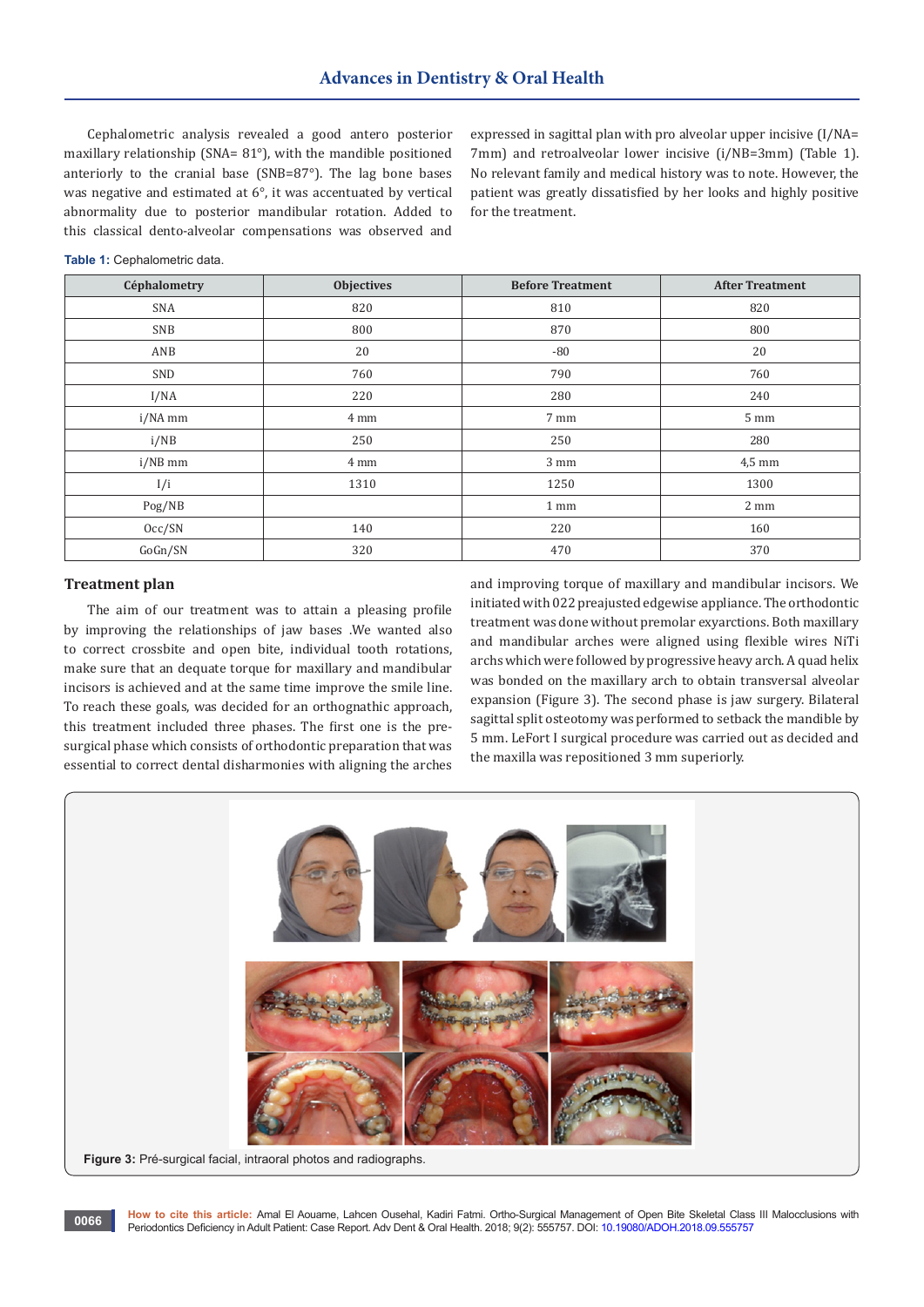In the aim to stabilize the mandibular, a rigid fixation was used. Finally, a post-surgical phase has been, it's an orthodontic

phase to achieve final desired tooth interdigitation using wires and settling elastics (Figure 4).



### **Treatment results**

After combined orthodontic-surgical treatment, it was observed functional occlusion, normal overjet and overbite, adequate intercuspation with coincident midlines, and normal lateral and protrusive excursions.

The post-treatment radiograph revealed no periodontal bone loss, acceptable root parallelism of the newly positioned incisors and canines (Figure 5). The cephalometric data showed that the sagital skeletal relationship was corrected from Class III to Normal and the mandiblular plane was maintained (Table 1). The overall treatment duration was 6 months.

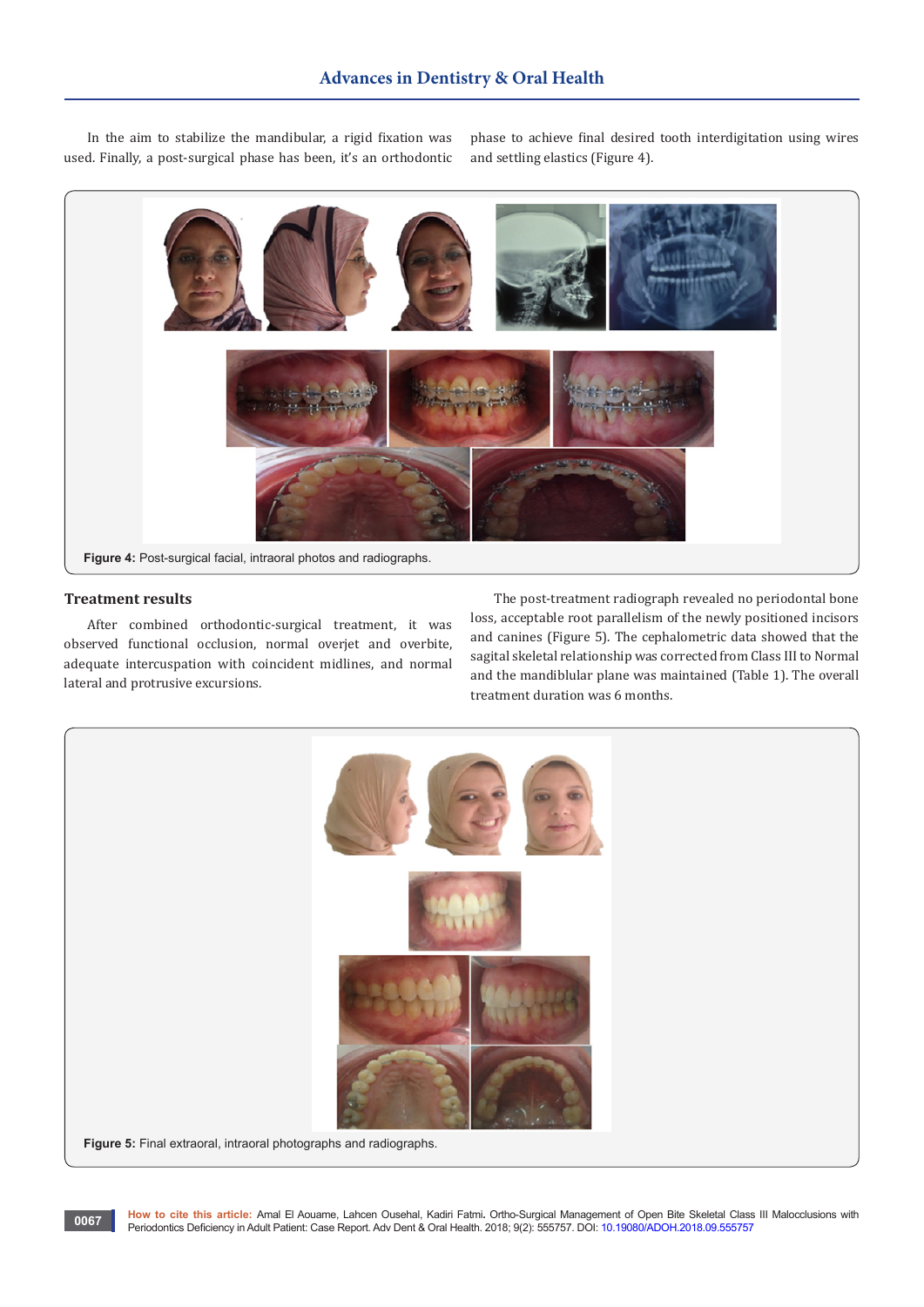## **Discussion**

Skeletal class III malocclusion in adult is characterized by a rich clinical table, which involves many esthetic and functional prejudices, [14] a good comprehension of the components of this malocclusion conditions the establishment of an accurate and effective treatment plan [15]. To treat this type of malocclusion, the clinician can chose between two options, orthodontic camouflage and orthognathic surgery. The use of the surgery requires that the clinician after evaluating the patient's face, deduce that facial esthetics is deficient, which imply that orthodontic treatment alone is insufficient to achieve a successful result.

Many authors agree on the fact that in adult patient who present with ful fledgest class III malocclusion, combined orthosurgical management remains the only option [4,16,17]. For limit cases called "bordline, the choice of the appropriate option can be difficult to make. Many studies have been destined to identify criteria of distinguishing the mean value of indicators of treatment choice, especially the cephalometric ones [15,18]. According to Cassindy [19] borderline Class III can be treated by orthodontic or surgical treatment, in the base of moderate skeletal discrepancies they involves [19].

In our case, patient presented severe class III malocclusion, with many esthetics and functional problems.

Skeletal parameters were sounded on the facial plane with esthetic disgrace. The therapy of choice to correct the skeletal discrepancy was ortho-surgical treatment through dental decompensation. Orthodontically, it was easy to achieve negative overjet by repositioning the maxillary anterior teeth and closing spaces at the mandible. Patient was informed about aesthetic prejudice than result of the lag aggravation before surgery; she was also made aware of the need for combined surgery. Bilateral sagittal split osteotomy was performed to setback the mandible by 5 mm, we associate le- Forte I surgical procedure, to reposition the maxilla 3 mm superiorly and correct vertical prejudice.

Referring to Eckhardt & Cherackal [1,20] bimaxillary osteotomy, comparing to one-jaw osteotomies, offers a greater potential to modify anterior face height, what is heard on the soft tissues. This is why it's justified in patients, such as in this case, in the aim to improve excessive vertical dimension of the lower face [1,20]. Clinical success after orthognathic therapy can be defined as a combination of following factors: patient (and patient's family) satisfaction, Correct static and functional occlusion, patient comfort when chewing no pain in the temporomandibular joint and stability of the result in long term [16].

In terms of stability, in 2-jaw surgery, there is better control of ramus inclination and less relapse related to this, but upward movement of the maxilla that allows the chin to rotate upward and forward brings its total forward movement to about the same level as with mandonly surgery [4]. When upward and forward movements of the maxilla are combined with lower border ramus

**0068**

osteotomies, thus prevent excessive forward rotation of the mandible and garant the excellent postsurgical stability [16,21].

Mobarak et al. [21] assessed long trem changes in soft tissue profile following mandibular setback surgery and deduced that mandibular setback surgery is a stable procedure and if relapse occurs, it appears in first six months postoperatively [22-25]. Bailey et al. [26] evaluated long term soft tissue changes after orthodontic and surgical corrections of skeletal class III malocclusions and concluded that class III patients are less stable during first year after surgery but show fewer changes in hard and soft tissue measurements beyond that point [26]. In their retrospective cephalometric study extended over a period of 5 years, L'Tanya J et al. [27] show those skeletal Class III adult patients treated by ortho-surgery show minimal change in soft tissues in post-surgery [27].

#### **Conclusion**

High Class III certainly is a great challenge to orthodontist and constitutes the greatest cause of facial deformity among all types of malocclusions. Success in the management of such malocclusion is conditioned by a proper diagnosis and treatment planning. In adult with a severe discrepancy, combined orthosurgical approaches is the only way to achieve successful results. It demure a stable procedure, however relapse may be due to faculty planning, faulty or postsurgical growth which is avoided in adult patients. In our case the patient and her legal guardians were very pleased with the final result, which considerably improved her self-esteem. In contrast long term follow up demure essential.

#### **Ethical Statement**

The patient has been consented and approved the inclusion of her case and photographs in this scientific purpose.

#### **References**

- 1. [Cherackal GJ, Eapen T, Akhilesh P \(2013\) Combined Orthodontic and](https://www.hindawi.com/journals/crid/2013/797846/)  [Surgical Approach in the Correction of a Class III Skeletal Malocclusion](https://www.hindawi.com/journals/crid/2013/797846/)  [with Mandibular Prognathism and Vertical Maxillary Excess Using](https://www.hindawi.com/journals/crid/2013/797846/)  [Bimaxillary Osteotomy, Case Reports in Dentistry p. 12.](https://www.hindawi.com/journals/crid/2013/797846/)
- 2. Delaire J (1997) Maxillary development revisited: relevance to the [orthopedic treatment of Class III malocclusions. Eur J Orthod 19\(3\):](https://www.ncbi.nlm.nih.gov/pubmed/9239959)  [289-311.](https://www.ncbi.nlm.nih.gov/pubmed/9239959)
- 3. [Turley P \(1988\) Orthopedic correction of Class III malocclusion with](https://www.ncbi.nlm.nih.gov/pubmed/3075214)  [palatal expansion and custom protaction headgear. J Clin Orthod 22\(5\):](https://www.ncbi.nlm.nih.gov/pubmed/3075214)  [314-325.](https://www.ncbi.nlm.nih.gov/pubmed/3075214)
- 4. Proffit WR, Ceib KP, Timothy A Turvey (2012) Stability after mandibular [setback: mandible-only vs. two-jaw surgery j oral maxillofac surg](https://www.ncbi.nlm.nih.gov/pubmed/22365722)  [70\(7\): e408-e414.](https://www.ncbi.nlm.nih.gov/pubmed/22365722)
- 5. [Arnett GW, Jelic JS, Kim J, Cummings DR, Beress A, et al. \(1999\) Soft](https://www.ncbi.nlm.nih.gov/pubmed/10474095)  [tissue cephalometric analysis: diagnosis and treatment planning of](https://www.ncbi.nlm.nih.gov/pubmed/10474095)  [dentofacial deformity. Am J Orthod Dentofacial orthop 116\(3\): 239-](https://www.ncbi.nlm.nih.gov/pubmed/10474095) [253.](https://www.ncbi.nlm.nih.gov/pubmed/10474095)
- 6. [Arnett GW, McLaughlin R \(2004\) Facial and dental planning for](http://www.cirugiafacial.cl/uploads/files/CO06.2004.pdf)  [orthodontists and oral surgeons. Mosby Elsevier, London.](http://www.cirugiafacial.cl/uploads/files/CO06.2004.pdf)
- 7. [Rabie AB, Gu Y \(2000\) Diagnostic criteria for pseudo-Class III](https://www.ncbi.nlm.nih.gov/pubmed/10629513)  [malocclusion. Am J Orthod Dentofacial Orthop 117\(1\): 1-9.](https://www.ncbi.nlm.nih.gov/pubmed/10629513)